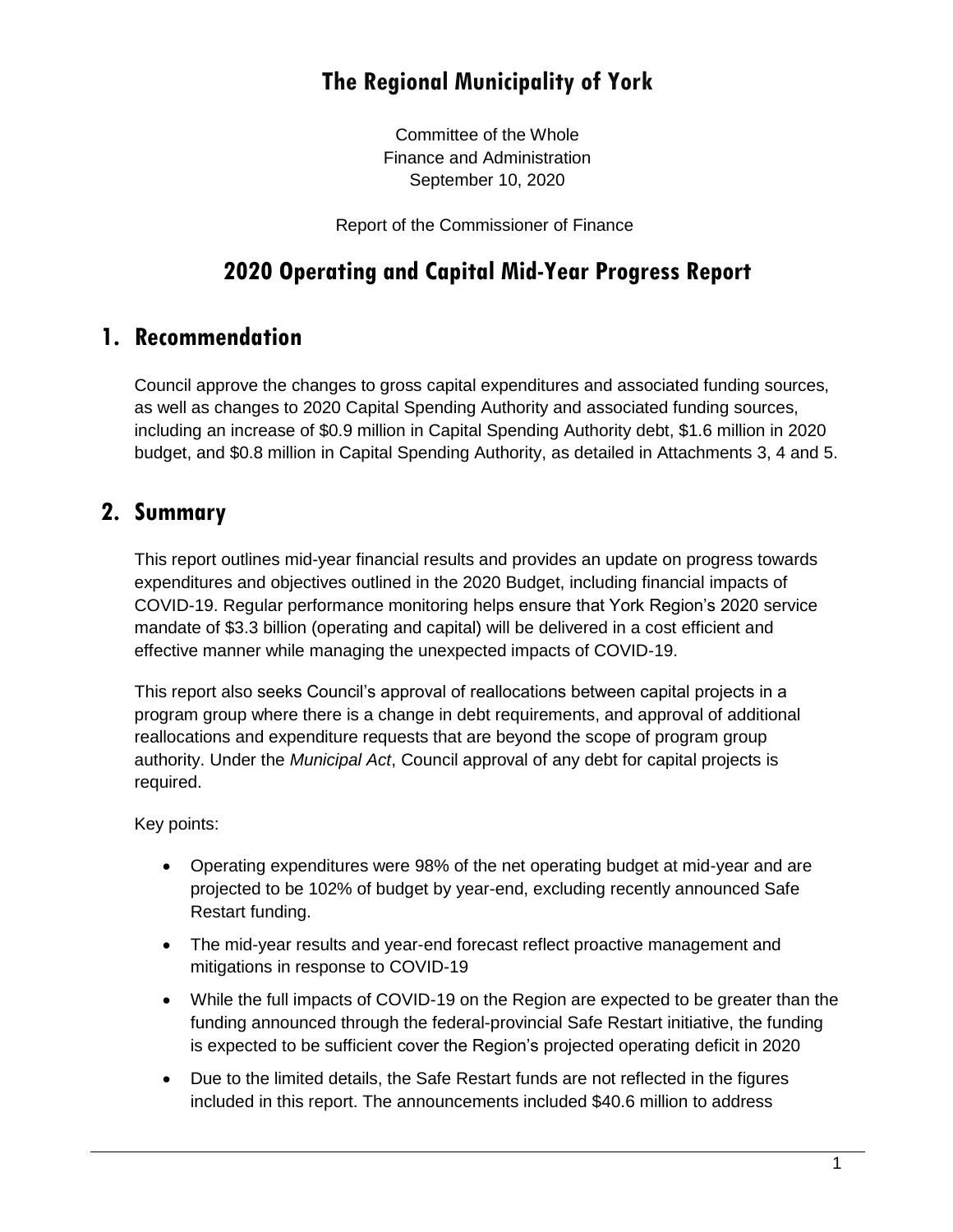operating and transit pressures, up to \$8.4 million for social services, and \$14.2 million for child care and EarlyON programs.

- Capital expenditures were 82% of the capital budget at mid-year and are expected to reach 85% of the capital budget at year-end
- The total reprofiling request includes an increase of \$0.9 million in Capital Spending Authority debt**,** \$1.6 million in 2020 budget, and \$0.8 million in Capital Spending Authority

# **3. Background**

On [December 19, 2020,](https://yorkpublishing.escribemeetings.com/filestream.ashx?DocumentId=10060) Council approved the 2020 Budget. This report provides a summary of 2020 budget-to-actual results as at June 30, 2020, and a 2020 year-end forecast for both operating and capital budgets.

The COVID-19 pandemic has had a significant impact on the Region and on the Region's financial results relative to budget. The Region's focus on the emergency response included a major redeployment of staff and resources, new expenditures and the deferral of certain non-essential activities. In addition, key areas that depend on revenues to help fund operations continue to experience major losses in those revenues.

This report provides a summary of the Region's financial results at the mid-point of 2020 and of projected year-end results, including COVID-19 impacts. Additional details on COVID-19 financial impacts were included in a Memorandum on Financial Impacts of COVID-19 to Council on [July 30, 2020.](https://yorkpublishing.escribemeetings.com/Meeting.aspx?Id=85e2a292-a9be-41ee-b1e3-0474af6deffc&Agenda=Merged&lang=English&Item=15) An update to the Memorandum, including results up to August 31, 2020, is planned for the September 27 Council meeting.

To establish the anticipated spending profile over the year, departments allocate their budgets to the months in which the expenditures and revenues are expected to occur. The mid-year results included in this report are relative to this "calendarized" budget for the first six months of 2020.

# **4. Analysis**

## **OPERATING MID-YEAR RESULTS**

### **Regional net (tax levy) operating expenditures were 98% of the year-to-date budget as lower spending, including mitigation efforts, offset impacts associated with COVID-19**

For the first six months of 2020, net expenditures were \$582.3 million or \$9.3 million lower than the mid-year budget of \$591.6 million. The mid-year results reflect the estimated yearto-date impact of COVID-19 of almost \$63 million, including the impact of the water and wastewater rate deferral, reported in the Memorandum to Council on [July 30, 2020.](https://yorkpublishing.escribemeetings.com/Meeting.aspx?Id=85e2a292-a9be-41ee-b1e3-0474af6deffc&Agenda=Merged&lang=English&Item=15) A number of mitigation strategies enabled the Region to remain within budgeted amounts for the first six months of 2020. These included reallocating the use of budgeted resources and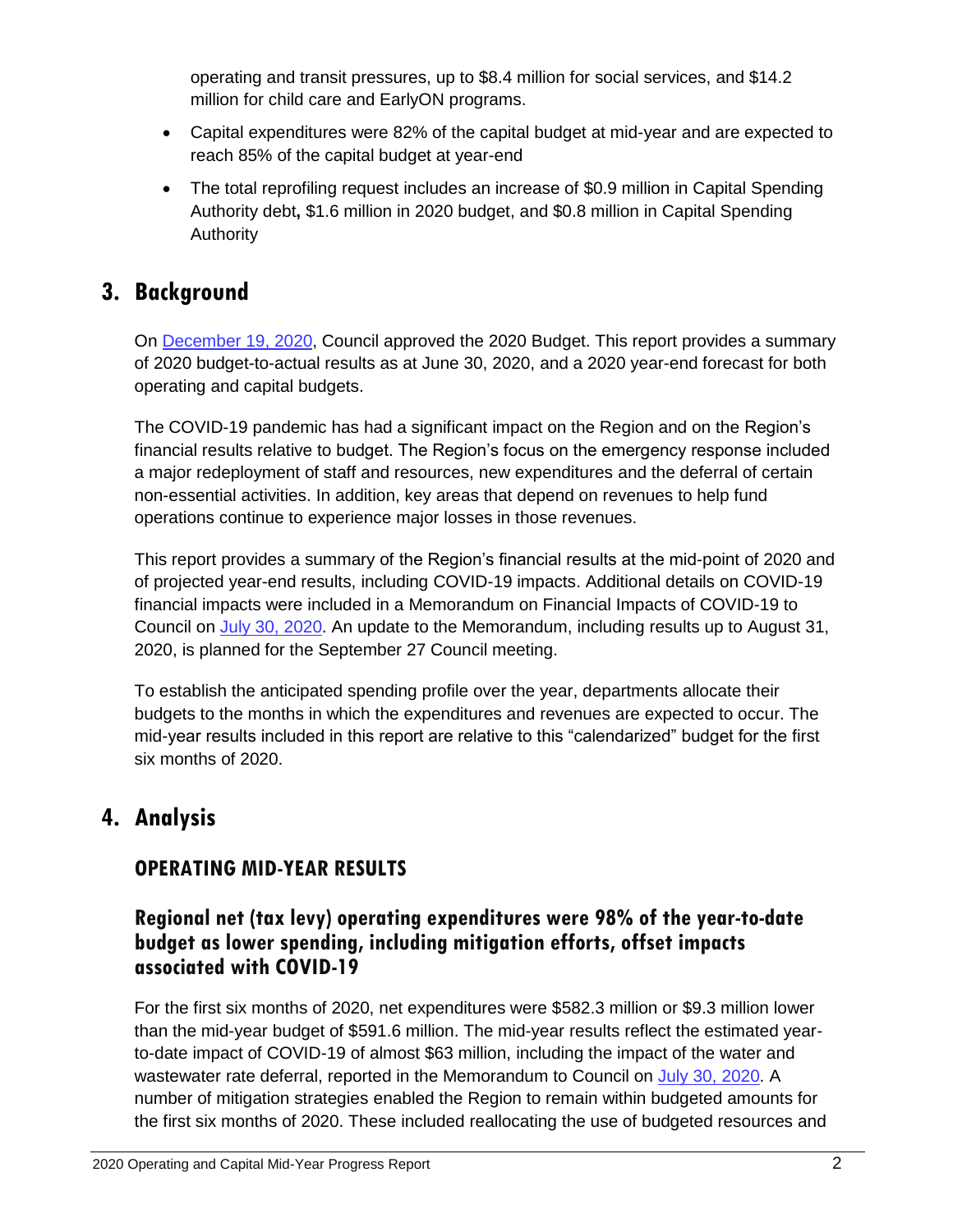savings due to hiring deferrals and reduced spending in other areas, such as Regional events and facility operations. The variance of \$9.3 million reflects both gross expenditure and revenue variances, which are highlighted in Table 1 below. Mid-year expenditures represented 98% of budgeted expenditures, which was higher than the ratio reported at midyear for 2019 of 95%, and slightly above the ratio of 97%, on average, reported over the last four years.

### **A projected operating deficit of \$20.3 million is expected to be addressed through the federal-provincial Safe Restart funding**

Year-end net expenditures are projected to be higher than budget as mitigation efforts are not expected to be sufficient to address total estimated COVID-19 impacts of \$173 million in 2020. On a net basis, year-end net operating expenditures are projected to be 2%, or \$20.3 million, above the budget. Main drivers include additional staffing needs and other costs in Public Health for pandemic response, and shortfalls in transit and fine revenues.

The projected year-end deficit reflects expected offsets to the estimated COVID-19 financial impacts through the use of existing resources, mitigation efforts and savings in other parts of department budgets, the use of contingency funding in corporate areas, and draws from departmental stabilization reserves for impacts such as the deferral of water and wastewater rates. The figures in this report reflect senior government funding commitments received up to the end of June, 2020, of approximately \$6 million. While full details are not yet available, the federal-provincial Safe Restart funding announced in August, 2020 is expected to be sufficient cover the Region's projected operating deficit in 2020

Key risks that could affect year-end results include changes related to the duration and scope of the pandemic and the amount of federal-provincial Safe Restart funding that is applied to costs incurred in 2020. Operating results and year-end projections will continue to be monitored to assess impacts and mitigation options, including the Safe Restart funding, as updated information is available. If there is a remaining deficit after applying funding available through the Safe Restart Agreement, then recommendations regarding the use of the Tax Stabilization, Fiscal Stabilization or other reserves would be brought forward to Council for approval. COVID-19 impacts in areas such as transit, public health and long-term care are expected to continue in 2021.

Please refer to Attachment 1 for the Consolidated 2020 Mid-Year Operating Summary.

| <b>Department</b>              | Mid-Year<br><b>Budget</b><br>\$ Millions | Mid-Year<br>Variance <sup>1</sup><br><b>\$ Millions</b> | Expended $\%$<br>Mid-Year | Expended %<br>Year-End<br><b>Forecast</b> | Expended %<br>Year-End<br>2019 Actual |
|--------------------------------|------------------------------------------|---------------------------------------------------------|---------------------------|-------------------------------------------|---------------------------------------|
| <b>NET EXPENSE VARIANCES</b>   |                                          |                                                         |                           |                                           |                                       |
| <b>Transportation Services</b> | 166.7                                    | 2.0                                                     | 99%                       | 102%                                      | 96%                                   |

### **2020 Mid-Year Results - Operating**

**Table 1**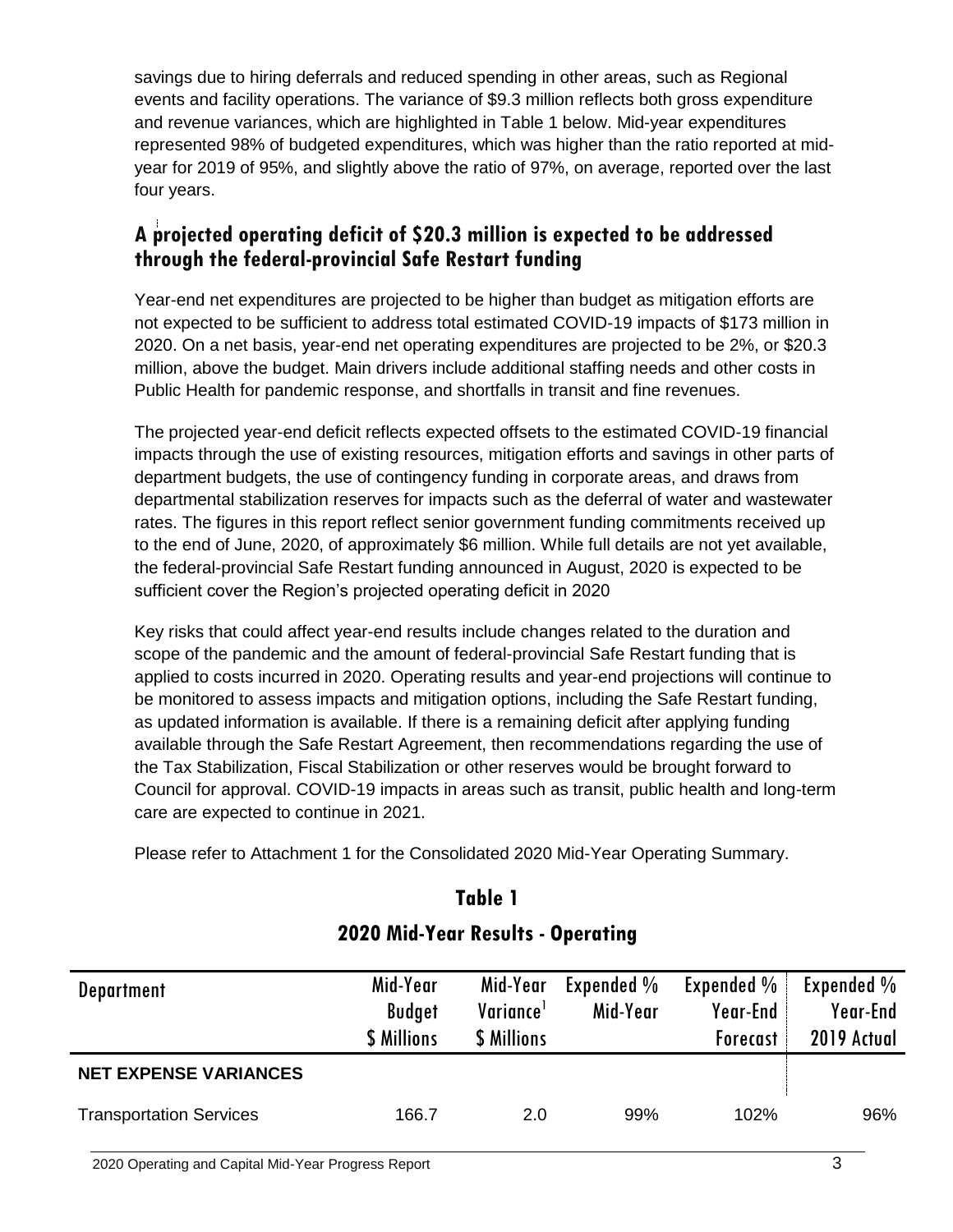| <b>Department</b>                                                    | Mid-Year<br><b>Budget</b><br>\$ Millions | Mid-Year<br>Variance <sup>1</sup><br>\$ Millions | Expended %<br>Mid-Year | Expended %<br>Year-End<br>Forecast | Expended %<br>Year-End<br>2019 Actual |
|----------------------------------------------------------------------|------------------------------------------|--------------------------------------------------|------------------------|------------------------------------|---------------------------------------|
| <b>Environmental Services</b><br>(excluding Water and<br>Wastewater) | 31.6                                     | 1.0                                              | 97%                    | 99%                                | 99%                                   |
| <b>Community and Health Services</b>                                 | 106.8                                    | 5.0                                              | 95%                    | 106%                               | 89%                                   |
| <b>Corporate Services</b>                                            | 21.8                                     | 3.9                                              | 82%                    | 94%                                | 90%                                   |
| Finance                                                              | 25.6                                     | 2.6                                              | 90%                    | 91%                                | 85%                                   |
| Court Services <sup>2</sup>                                          | (0.7)                                    | (1.9)                                            | n/a                    | n/a                                | n/a                                   |
| York Region Rapid Transit<br>Corporation                             | 2.1                                      | (1.0)                                            | 147%                   | 100%                               | 105%                                  |
| YorkNet                                                              | 1.2                                      | 0.3                                              | 74%                    | 100%                               | 100%                                  |
| <b>York Regional Police</b>                                          | 174.1                                    | (6.0)                                            | 103%                   | 102%                               | 100%                                  |
| Other $3$                                                            | 62.3                                     | 3.4                                              | 95%                    | 97%                                | 94%                                   |
| Total <sup>4</sup><br>(Expenditures less Revenues)                   | 591.6                                    | 9.3                                              | 98%                    | 102% <sup>5</sup>                  | 95%                                   |

<sup>1</sup> Variances without brackets indicate an expense that is under-budget; brackets indicate over-budget expenditures

<sup>2</sup> Court Services net budget reflects an expected net recovery (i.e., budgeted revenues exceed budgeted expenditures). At mid-year, Court Services did not achieve a net recovery, resulting in a variance of (\$1.9M). Similar results are expected for year-end, with a projected variance of (\$5.4M).

<sup>3</sup> Other budget includes contributions to reserves as part of the Fiscal Strategy (\$31.6M), External Partners (\$18.7M), smaller departments (\$5.6M) and corporately budgeted items in Financial Initiatives (\$6.5M)

<sup>4</sup> Reflects Year-End forecast after draws from Water and Wastewater Stabilization Reserves (\$13.4M) and Waste Management Stabilization Reserve (\$1.8M) to offset departmental COVID-19 pressures.

<sup>5</sup> The year-end forecast excludes the federal-provincial Safe Restart funding announced in August, 2020.

#### **Recent Federal and Provincial commitment to provide up to \$63.2 million will help address the projected budget shortfall and COVID-19 impacts in 2020 and 2021**

On August 12 and 14, 2020, details were announced on recent funding commitments from the federal and provincial governments to assist local economies during the pandemic. The announcements included initial phases of funding to address municipal operating shortfalls and transit pressures, a second phase of funding for the Social Services Relief Funding provided earlier this year, and new funding for child care and and EarlyON centres. Given the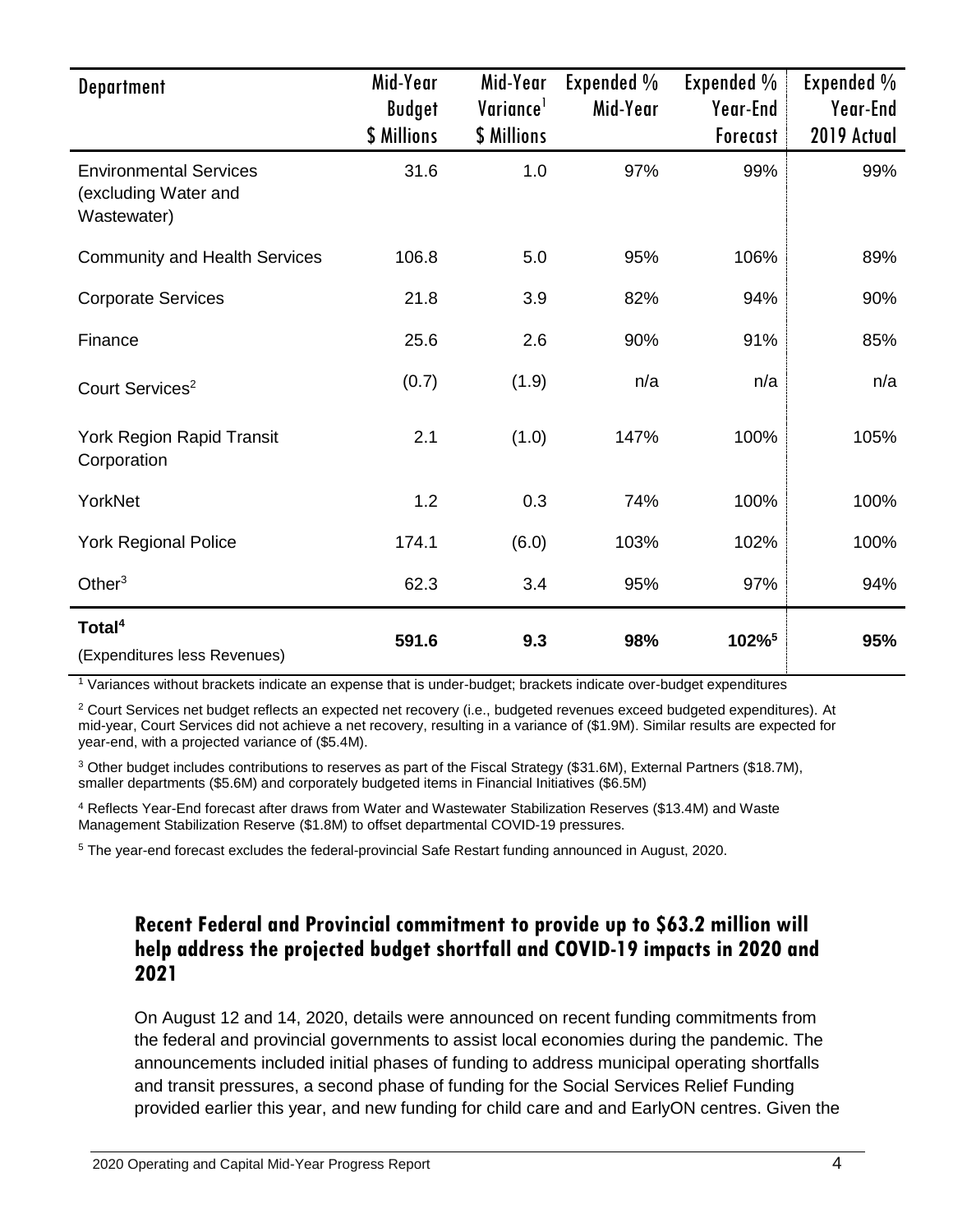timing of the announcement and the limited details available at this time, the financial impacts of this funding are not reflected in the figures included in this report.

The initial phase of funding is formula-based and includes \$695 million to address operating costs and pressures related to COVID-19, distributed to municipalities based on share of households in the province. Funding for upper and lower tier municipalities will be shared on a 50:50 basis, resulting in \$23.5 million for the Region and an equal amount shared by the Region's local municipalities. A further \$666 million is being provided to municipalities with transit systems based on their share of transit ridership. York Region's allocation is \$17.1 million. The announcements indicated that any unused funding in 2020 may be placed in a reserve to help address pressures in 2021. The transit announcement included additional details on eligible costs and the eligible time period. It also indicated that any unused portion of the \$17.1 million by March 31, 2021 would have to be returned to the province.

The announcement indicated a second phase of funding will be available to municipalities through an application process expected to start later this year. The announcement regarding the municipal operating assistance included few details, but indicated that applications will need to demonstrate that the 2020 COVID-19 operating costs and pressures exceed the per household allocation reflected in the initial \$23.5 million funding. The transit announcement indicated the province will consult with municipalities on a transfer payment agreement that will govern the second phase of funding. The announcement also indicated the funding agreements are expected to help advance provincial transit objectives, including promoting ridership growth and transit sustainability.

The second phase of funding for the Social Services Relief Funding initiative includes \$212 million that will augment previously announced initiatives of \$298 million. The province indicated the Region will be eligible to receive up to \$8.4 million in new funding, subject to approval of a business case to be provided by the Region. Together with the \$4.98 million previously committed, the Region could receive a total of \$13.4 million through this initiative.

In addition, the Region received a commitment for \$14.2 million in Safe Restart funding to help the child care sector adapt to COVID-19. The announcement indicated the funding would be used by child care operators to purchase PPE, enhanced cleaning, additional staffing needs, and minor capital in line with Public Health requirements. This funding is expected to result in an update to the projected expenditures included in this report, as additional details become available.

These announcements are part of the \$19 billion Safe Restart Agreement and subsequent provincial funding commitments announced in July, 2020 to assist local economies during the pandemic. As part of the commitment, \$4 billion in joint federal-provincial funding will be available to Ontario municipalities, including \$2 billion to address municipal operating needs and \$2 billion for municipal transit systems.

Table 2 below summarizes the recent funding commitments. Further updates, including the status of applications for the additional phases of funding and implications for the 2021 budget process, will be provided as details become available.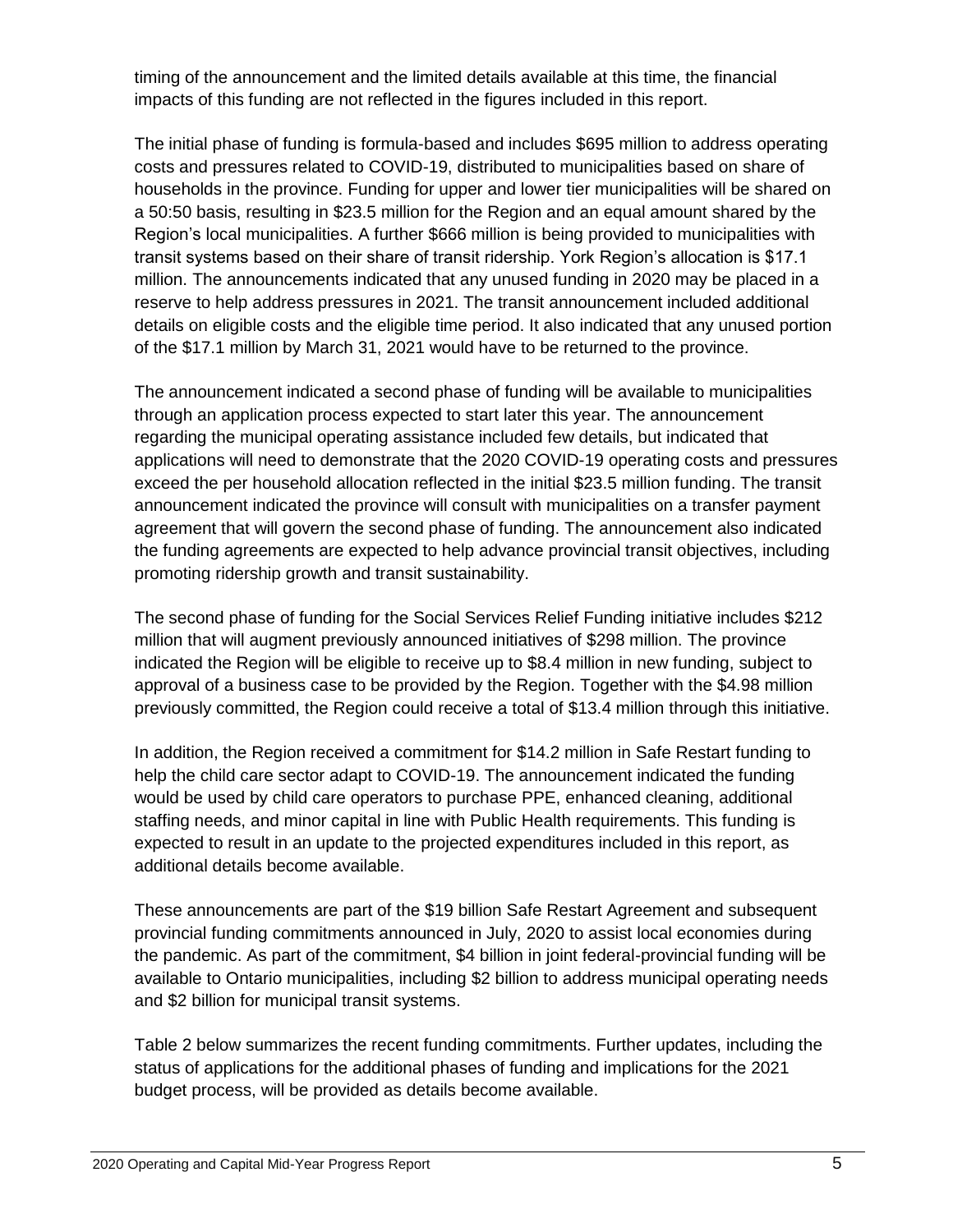| <b>Funding Program</b>                                                                           | Announced<br><b>Funding</b><br>\$ Millions | <b>York Region</b><br><b>Allocation</b><br>\$ Millions | Spending<br><b>Timeframe</b>                     | <b>Future Funding</b> |
|--------------------------------------------------------------------------------------------------|--------------------------------------------|--------------------------------------------------------|--------------------------------------------------|-----------------------|
| <b>Municipal Funding Phase 1</b>                                                                 | 695.0                                      | 23.5                                                   | 2020                                             | Application-<br>based |
| <b>Transit Funding Phase 1</b>                                                                   | 666.0                                      | 17.1                                                   | April 1 to<br>September<br>30, 2020              | Application-<br>based |
| Additional funding - Social<br><b>Services Relief Fund Phase</b><br>$2^*$                        | 212.0                                      | $8.4**$                                                | 2020-2021<br>(incurred<br>after July 2,<br>2020) | N/A                   |
| <b>Federal Safe Restart</b><br>Funding - September<br>Reopening plan<br>(Child Care and EarlyON) | 234.6                                      | 14.2                                                   | 2020<br>(incurred by<br>December<br>2020)        | N/A                   |
| <b>Investment in Public Health</b><br>Response to COVID-19                                       | 100.0                                      | <b>TBD</b>                                             | <b>TBD</b>                                       | TBD                   |
| Total                                                                                            | 1,907.6                                    | 63.2                                                   |                                                  |                       |

# **Table 2 COVID-19 Funding Announcements– August 2020**

\* Of the \$362 million SSRF Phase 2 funding announced on August 12, 2020, \$150 million was the 2nd tranche SSRF funding previously announced on July 2, 2020 and \$212 million additional funding was announced as part of the Safe Restart Agreement on August 12, 2020.

\*\* Initial planning allocation. Submission of a business case is required. The amount could be subject to changes based on the business case the Region will submit and the COVID-19 needs of other municipalities across the province.

A letter from the Minister of Health dated August 21, 2020 indicated the ministry will be initiating a process for public health units to request reimbursement of one-time extraordinary costs incurred in managing the response to COVID-19. The letter references the \$100 million increased investment to support the public health sector's response to COVID-19. The amount of funding available under this process to help address the Region's COVID-related public health expenditures is not yet known.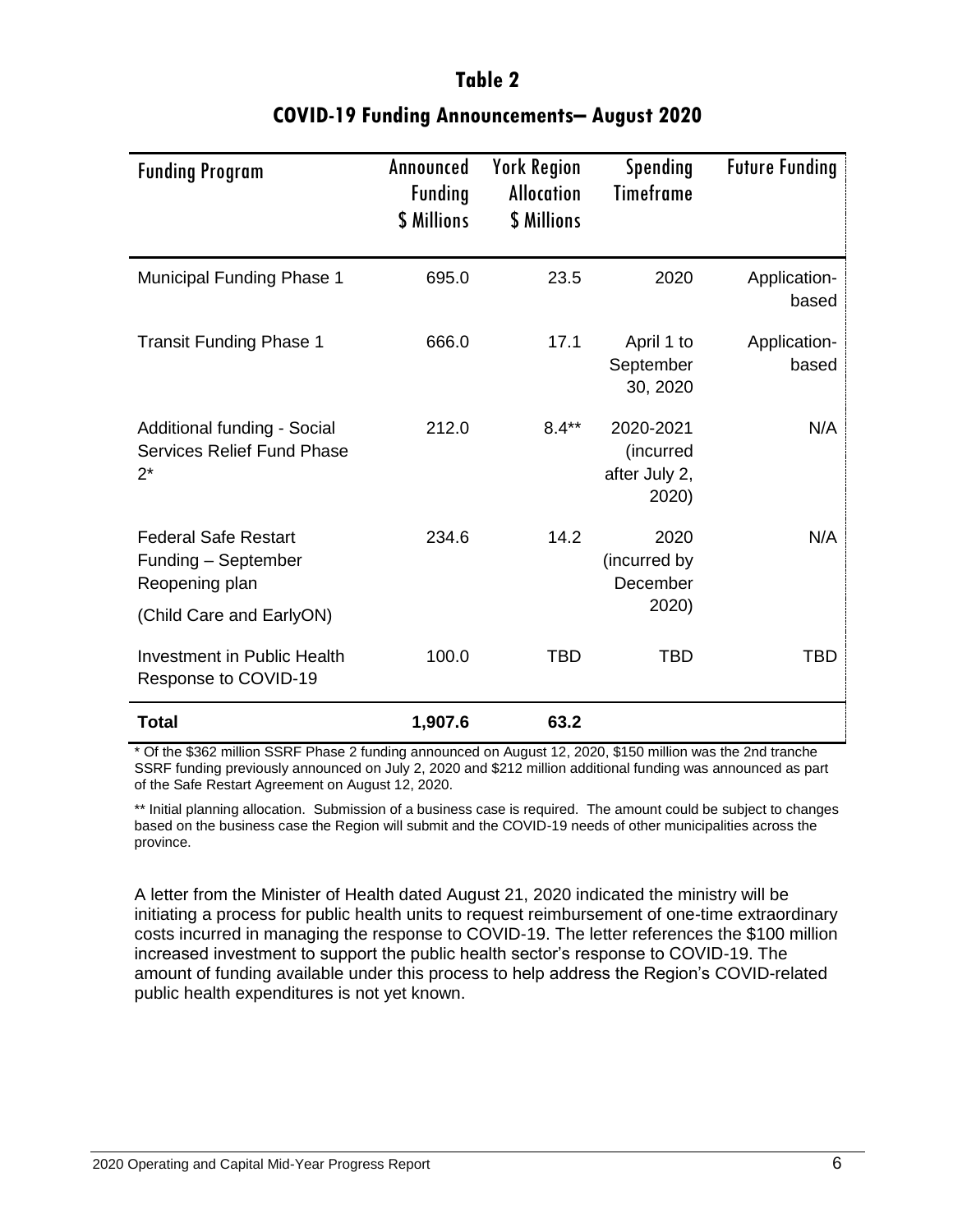#### **COVID-19 is contributing to a projected year-end deficit of \$20.3 million resulting from pressures mainly in Community & Health Services, Transportation, York Regional Police and Court Services**

For mid-year, Transportation Services reported significant variances in key revenues and expenditures relative to budget. The variances were largely offsetting, resulting in net expenditures of 99%, or \$2 million below, the budgeted amount. Reduced ridership and rear door boarding during the COVID-19 emergency contributed to lower transit revenues of \$20.8 million, or 55%, below the budgeted amount. The reduction was mostly offset by transit service adjustments and additional savings relative to budget totalling \$18.7 million. Roads year-to-date net operating expenditures were under budget by \$4.1 million due to lower than expected snow removal operations and other lower than budgeted expenditures, including fleet needs, maintenance and telecommunications.

Transportation Services projects overall net expenditures to be over budget by \$6.3 million by year end. Ongoing transit revenue losses, the department's decision to defer the fare increase planned for the second half of 2020 due to the ridership decline, enhanced facilities and bus cleaning, and related costs are projected to contribute to a transit net pressure of \$12.4 million. The projection reflects a continuation of the recent service reductions to help offset the ridership losses. Further reductions would be difficult without affecting service frequency on major routes with a corresponding loss of ridership. The year-end forecast assumes transit ridership will follow the mid-year trend. The pressure is expected to be partially offset by lower projected expenditures in roads totalling \$6.1 million. The department expects ongoing savings from the deferral of non-essential hiring and other activities. The department's year-end projection does not reflect the federal and provincial funding commitment for transit of \$17.1 million announced on August 12, 2020. Details on how the Safe Restart funding will help address transit pressures and on the Region's application for Phase 2 funding will be provided as more information on the initiative becomes available.

Community and Health Services reported significant financial impacts associated with COVID-19 in its mid-year results. Net expenditures were 95% of budget, or \$5.0 million below budget as higher expenditures to support the pandemic response were offset by the deferral of non-essential activities and the redeployment of resources. Key additional costs included operating the self-isolation shelter in East Gwillimbury and the transitional shelter in the Township of King, operating six emergency child care centres, managing an increased Ontario Works caseload, and the Public Health response to prevent and alleviate the outbreak of COVID-19. These expenditures were managed through the use of existing resources, Social Services Relief Funding, deferred non-essential hiring and temporary program adjustments.

Some program expenditures and payments to agencies were delayed as a result of the focus on COVID-19 response. This includes timing of payments related to the Community Investment Fund, and the delay in developing homelessness prevention initiatives such as the Home Now and Coordinated Access programs. The timing of the conversion of market rent units to Rent-Geared-to-Income housing units resulted in lower than expected rent supplement payments in Housing Services. Lower costs associated with homelessness costs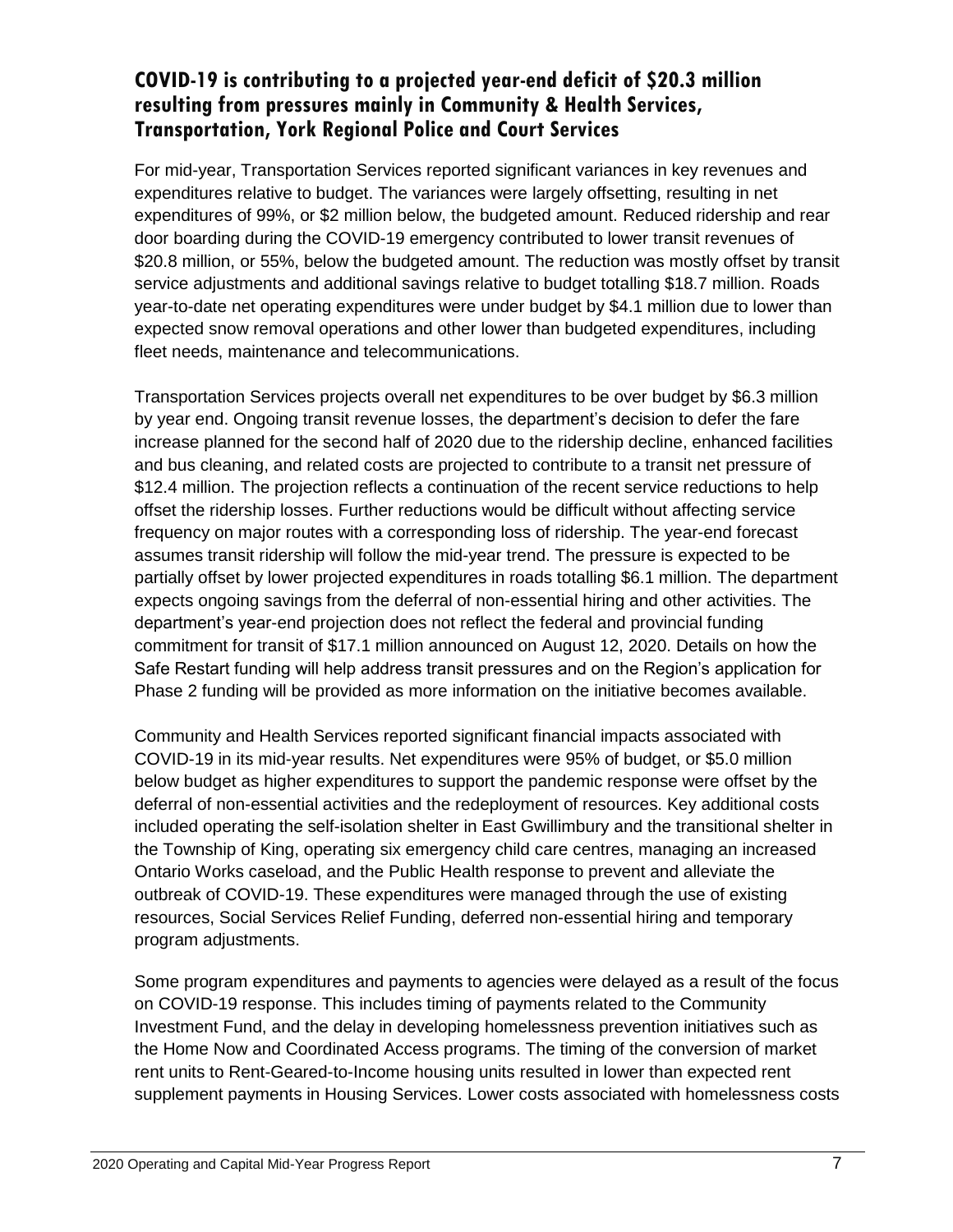were due, in part, to the Region's recent success in keeping clients housed for longer periods of time.

Community and Health Services mid-year results were also impacted by COVID-19 in other areas, with lower uptake of Ontario Works discretionary benefits and transit subsidy program.

The lower than budget expenditures were partially offset by higher than budget costs in Public Health due to the COVID-19 response and the use of tax levy to fund some payments to child care operators while they were closed.

For 2020 year-end, Community and Health Services is projecting a net expenditure variance of \$13.5 million or 6% higher than budget. Key drivers include costs associated with Public Health staffing requirements for COVID-19 included in the [June 25, 2020](https://yorkpublishing.escribemeetings.com/Meeting.aspx?Id=6448f1a8-5e6b-4c58-b30b-43d1777458f6&Agenda=Merged&lang=English&Item=42) report to Council, higher costs in Paramedic Services, the Region's long-term care homes and the Access York call center. For the Region's long-term care homes, infection prevention and control measures, personal protective equipment (PPE), and COVID isolation units are resulting in increased costs for this program. Staffing needs in the homes will be the subject of a report to Regional Council in October with a request for permanent resources to address COVID impacts. Given the timing of the report to Council and recruiting timelines, the costs of additional permanent resources are not expected to affect CHS' 2020 year-end forecast. The department also expects higher than budgeted caseloads and discretionary benefits associated with social assistance expenditures in the second half of the year as a result of COVID-19. Other areas, including Homelessness Community Programs, Housing Services, Seniors Strategy and Community Programs and Strategies and Partnerships are projecting lower than budget expenditures resulting from the deferral of expenditures in non-essential areas, including hiring and in the implementation of new programs.

The department's year-end forecast includes senior government funding confirmed to-date totaling approximately \$6 million, including funding for emergency housing needs, social services programs and support for vulnerable seniors. The year-end forecast does not reflect any Safe Restart funding or public health funding for extraordinary one-time costs associated with COVID-19, given the timing of the announcements and limited details available. As noted previously on Table 2, the federal and provincial funding commitments include up to \$8.4 million for Phase 2 of the Social Services Relief Fund, and \$14.2 million to help support the safe reopening of child care and EarlyOn centres.

York Regional Police reported higher than budget net expenditures of \$6 million, or 103% of budget at mid-year. Reduced revenues accounted for \$4.1 million of the variance, including reduced fee-generating activities due to COVID-19, the timing of reserve draws and lower than expected funding from the Province. Higher than budgeted expenditures accounted for the remaining \$1.9 million. The increase was primarily due to higher than expected spending on salaries and benefits of \$1.6 million, reflecting the timing of payments for Canada Pension Plan and Employment Insurance benefits compared to budget and higher overtime costs due to large investigative projects.

York Regional Police projects net expenditures to be over budget by \$7.3 million by year end, or 102% of budget. The figure reflects \$3 million in reduced revenues due to projected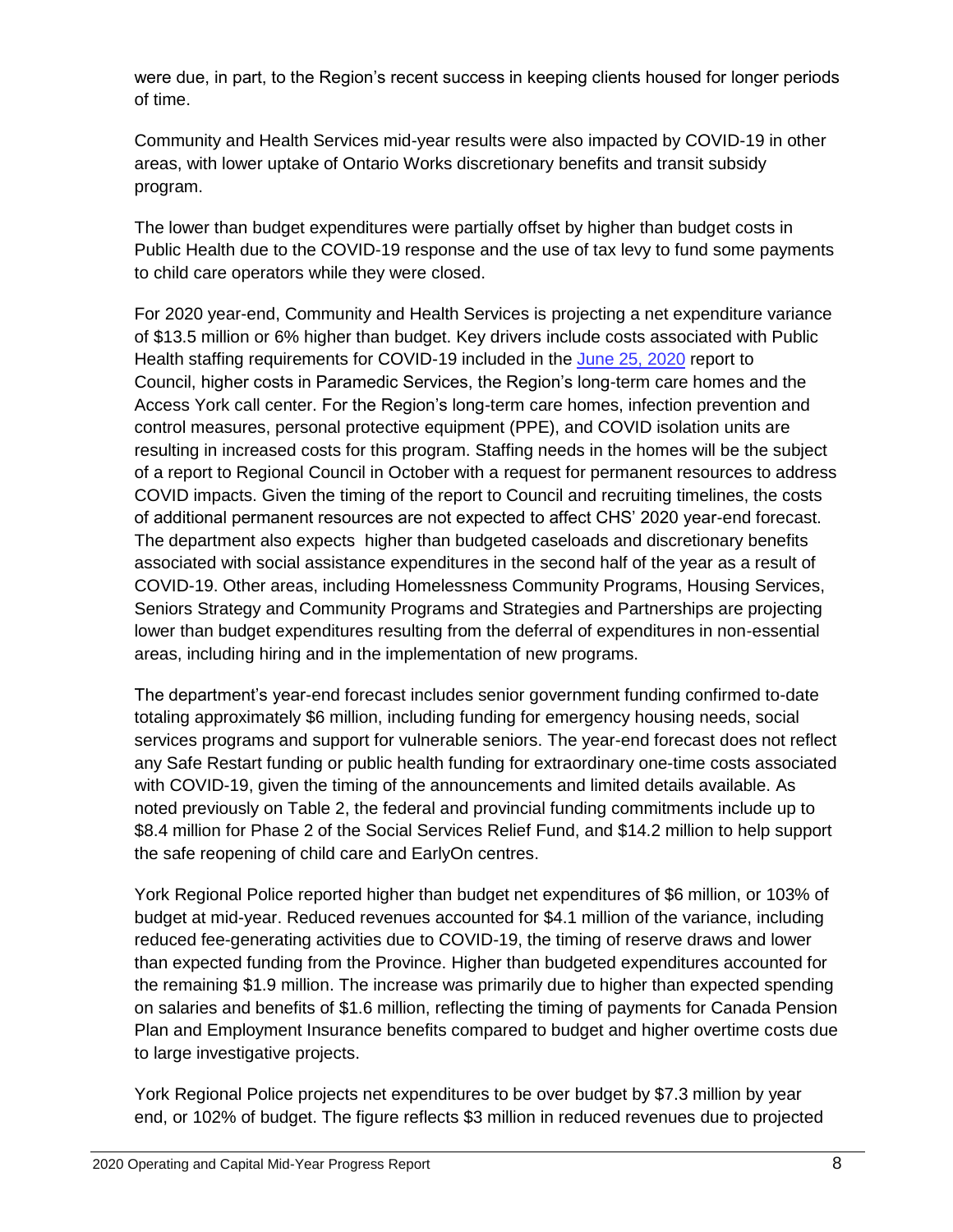ongoing impacts of COVID-19 for the remainder of the year and uncertainty regarding \$0.9 million in budgeted grant funding that has not yet been confirmed by the Province. Higher costs include \$3.2 million in salary and benefits costs and \$1.5 million for PPE, cleaning and other expenses. The increased expenditures are expected to be partially offset by reductions totalling \$1.6 million resulting from an expenditure review. York Regional Police also noted that the year-end projections exclude any potential impacts from labour bargaining currently underway.

Court Services' budget reflects an expected net recovery where budgeted revenues exceed budgeted expenditures. However, due to the Courts closure on March 16, 2020 and a reduced number of traffic tickets filed, revenues at mid-year were \$2.7 million lower than budget. Combined with reduced expenditures of \$0.8 million, the mid-year results reflect a net expenditure variance of \$1.9 million. Compared to prior year-to-date results, there is a 47% drop for Certificate of Offence (Part 1) and 48% drop for Information (Part 3) *Provincial Offences Act* tickets filed.

For 2020 year-end, Court Services expects the recent trend to continue, with a projected reduction in revenues of \$6.6 million compared to the budgeted amount and reduced expenditures of \$1.2 million, resulting in a budget pressure of \$5.4 million. The projections assume the current reduced Court operations will continue until the end of 2020 and do not include potential draws from the Courts Reserve. The department noted that the projections may change once Court operations are fully reopened. In-person Provincial Offences Act proceedings are scheduled to resume on September 14<sup>th</sup>.

### **Impacts are expected to be managed within 2020 budgets in Environmental Services, Corporate Management and other areas**

In addition to mitigation strategies identified within departmental budgets, lower spending in corporate areas including the use of \$5.8 million in contingency funding is expected to help offset the expected year-end impacts of COVID-19.

For mid-year, Environmental Services reported net expenditures of \$1.0 million lower than budget, representing 97% of the budget. This was mainly because of lower costs for salaries and benefits costs resulting from pandemic-related recruitment slowdowns, delays in awarding landscape and tree maintenance contracts and other program delays due to COVID-19, partially offset by higher waste management processing costs for additional tonnage and contamination attributed to COVID-19. While higher waste management processing costs are expected to result in a pressure by end of the year, the yearend projection reflects a draw of \$1.8 million from the Waste Management Stabilization Reserve, which was established to help mitigate risks associated with fluctuations in revenues and costs. As of June 30, 2020, the Waste Management Stabilization Reserve had a balance of \$30.8 million. Information on the rate funded portion of Environmental Services' budget is provided in the Water and Wastewater section later on in this report.

Corporate Services reported \$3.9 million in lower than budget net expenditures, representing 82% of the budget. The main drivers included lower-than-expected spending in facilities operations resulting primarily from COVID-19 including delayed occupancy in the Region's new administrative office, lower utilities, reduced grounds maintenance and repairs and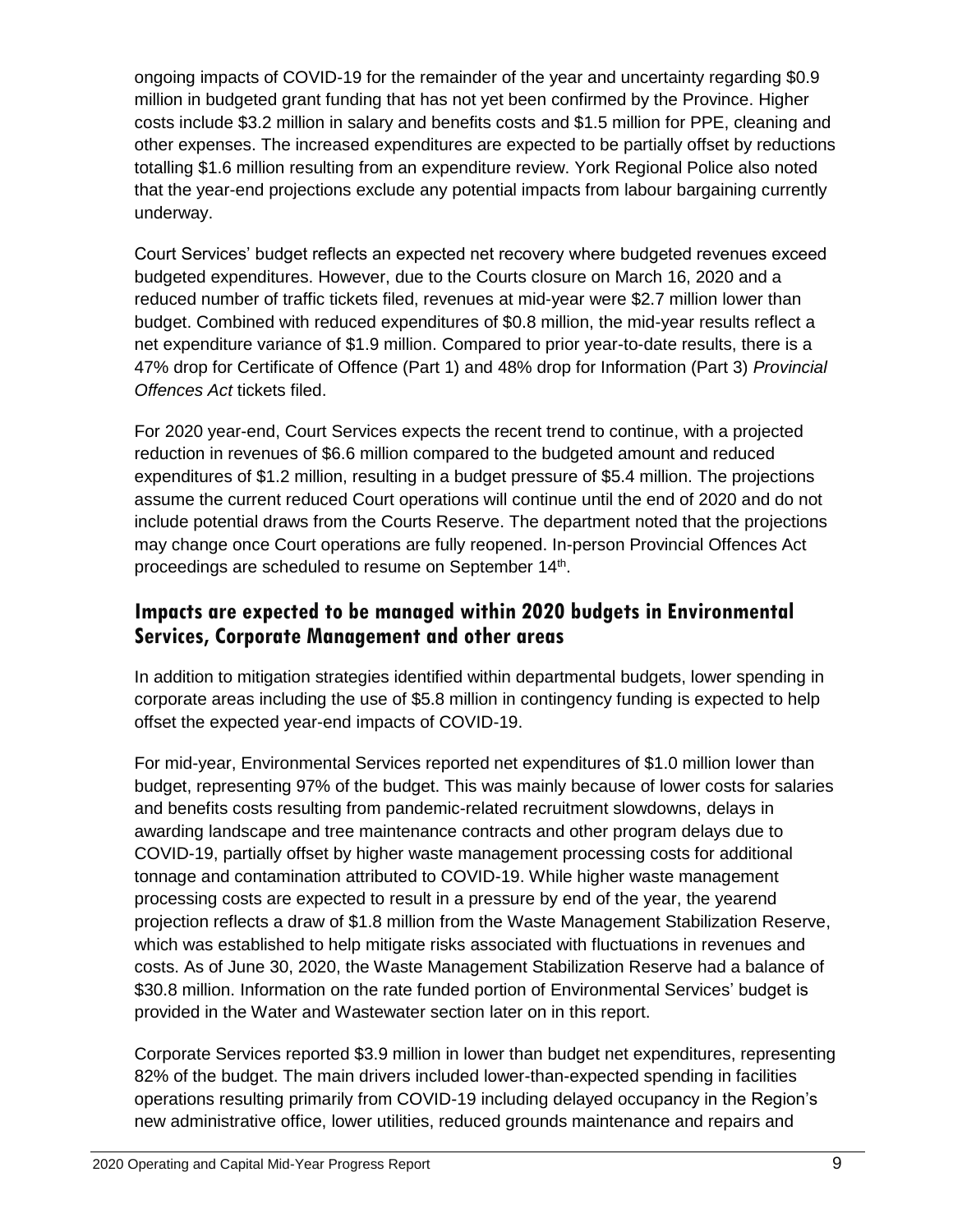maintenance work. Other impacts of COVID-19 included lower salaries and benefits costs due to delays in hiring, cancellation of corporate and staff training, and other program delays. The lower costs were partially offset by increased spending resulting from COVID-19 including staff overtime and increased facility cleaning costs. Corporate Services is expected to be closer to budget by year end as expenditures planned for the first half of the year are later realized.

Finance reported net expenditures of \$2.6 million below budget, or 90% of the net budget, due to lower expenditures in salaries and benefits, professional contracted services, telecommunications, software maintenance expenses and other expenses (e.g., lower travel ad training expenses).

Factors contributing to below budget net spending in other areas included lower salaries and benefits due delays in hiring and vacancies, lower spending in corporate areas, partially offset by net overspending by YRRTC as a result of the timing of debt payments which are expected to be on budget by year-end.

### **Water and Wastewater expenditures and revenue are below budget at mid-year and revenues are anticipated to remain below budget by year-end 2020 due to the deferral of the previously approved rate increase**

User rates fund Water and Wastewater expenditures. This service has no tax levy impact. Any operating variances are addressed by contributions to or draws from water and wastewater reserves. The results included in this report incorporate Council's deferral of the previously approved rate increase of 9% that would have taken effect on April 1, 2020. Staff estimated the revenue loss from the rate deferral to be about \$25 million in 2020. The figures in this report include the impact of both revenue and expenditure changes. Staff will report back in the fall with additional information on the impact of foregoing a rate increase in 2020.

Table 3 outlines mid-year results for Water and Wastewater.

#### **Table 3**

| Water and Wastewater      | <b>Budget</b><br>\$ Thousands | <b>Actuals</b><br>\$ Thousands | Variance<br>\$ Thousands |
|---------------------------|-------------------------------|--------------------------------|--------------------------|
| <b>Expenditures</b>       |                               |                                |                          |
| Expenditures*             | 216,643                       | 209,022                        | 7,621                    |
| Contributions to reserves | 91,197                        | 95,239                         | (4,042)                  |
| <b>Gross Expenditures</b> | 307,840                       | 304,261                        | 3,579                    |
| <b>Revenues</b>           |                               |                                |                          |

#### **Mid-Year Results – Water and Wastewater**

#### 2020 Operating and Capital Mid-Year Progress Report 10 and 2020 Operating and Capital Mid-Year Progress Report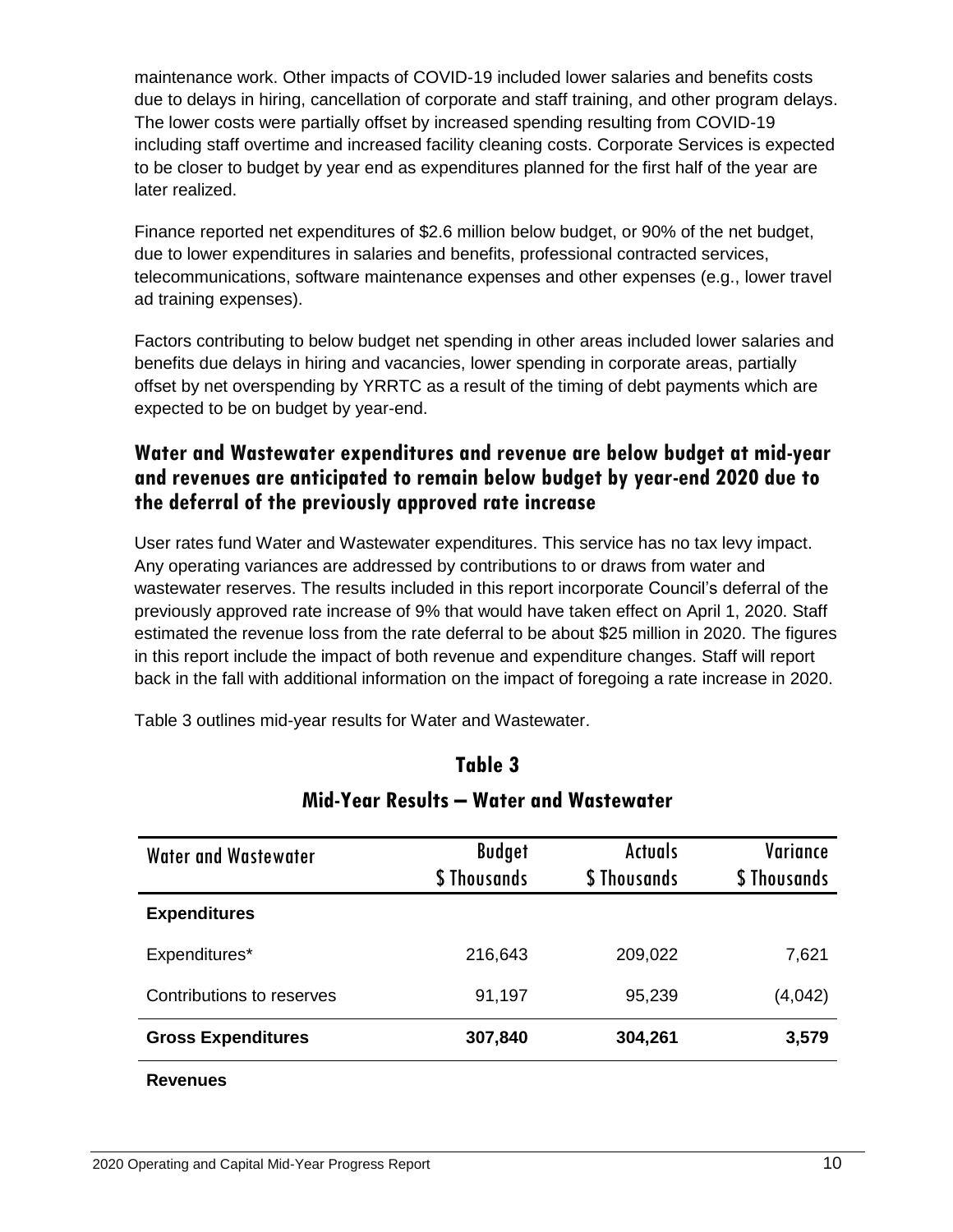| <b>Water and Wastewater</b>                       | <b>Budget</b><br>\$ Thousands | <b>Actuals</b><br>\$ Thousands | Variance<br>\$ Thousands |
|---------------------------------------------------|-------------------------------|--------------------------------|--------------------------|
| Revenues*                                         | (307, 840)                    | (299,024)                      | (8, 816)                 |
| Draws from reserves                               |                               | (5,237)                        | 5,237                    |
| <b>Total Revenues</b>                             | (307, 840)                    | (304,261)                      | (3, 579)                 |
| <b>TOTAL</b> (After contributions to<br>reserves) |                               |                                |                          |

\* Excluding corporate allocations recovered from user rates

Water and wastewater expenditures were \$7.6 million lower than budget mainly due to recruitment slowdowns resulting from COVID-19 and staffing changes, including temporary layoffs. Also contributing to the lower expenditures were Duffin Creek Wastewater Treatment Facility costs being below budget due to a credit received for the 2019 year-end reconciliation process (payments are made to Durham Region based on budget and are adjusted based on actual expenditures in the following year).

Revenue was \$8.8 million under budget primarily as a result of the deferral of the previously approved rate increase in 2020.

To ensure water and wastewater operations are fully supported by user rates, with no impact to the net tax levy, draws from and contributions to water and wastewater reserves are made, as required. To address the variances in water and waste water operations at midyear, reserve contributions and draws were higher than budget by \$4.0 million and \$5.2 million, respectively.

For 2020 year-end, any unexpected variances in water and wastewater net expenditures will be offset by contributions to or draws from reserves, as required. While lower expenditures are expected to partially offset the projected \$25 million revenue loss associated with the rate deferral, draws from the stabilization reserves are expected to be higher than previous years. A report to Council expected in the fall, will provide additional information on the impact of foregoing a rate increase in 2020, including potential implications on reserves.

## **CAPITAL MID-YEAR RESULTS**

### **The 2020 Capital Plan is progressing despite challenges from COVID-19**

As of June 30, 2020, the Region's gross capital expenditures were \$262.5 million, or 82% of the year-to-date capital budget of \$321.6 million. The year-end forecast for gross capital expenditures is \$709.3 million, or 85% of the capital budget. Mid-year expenditures are in line with last year's mid-year result of 80%.

On [June 25, 2020,](https://yorkpublishing.escribemeetings.com/filestream.ashx?DocumentId=7487) Council approved the Mid-Year Capital Reprofiling report. This report reallocated funding from capital projects that were progressing slower than anticipated to those progressing faster than expected or that were rescheduled to proceed more quickly. As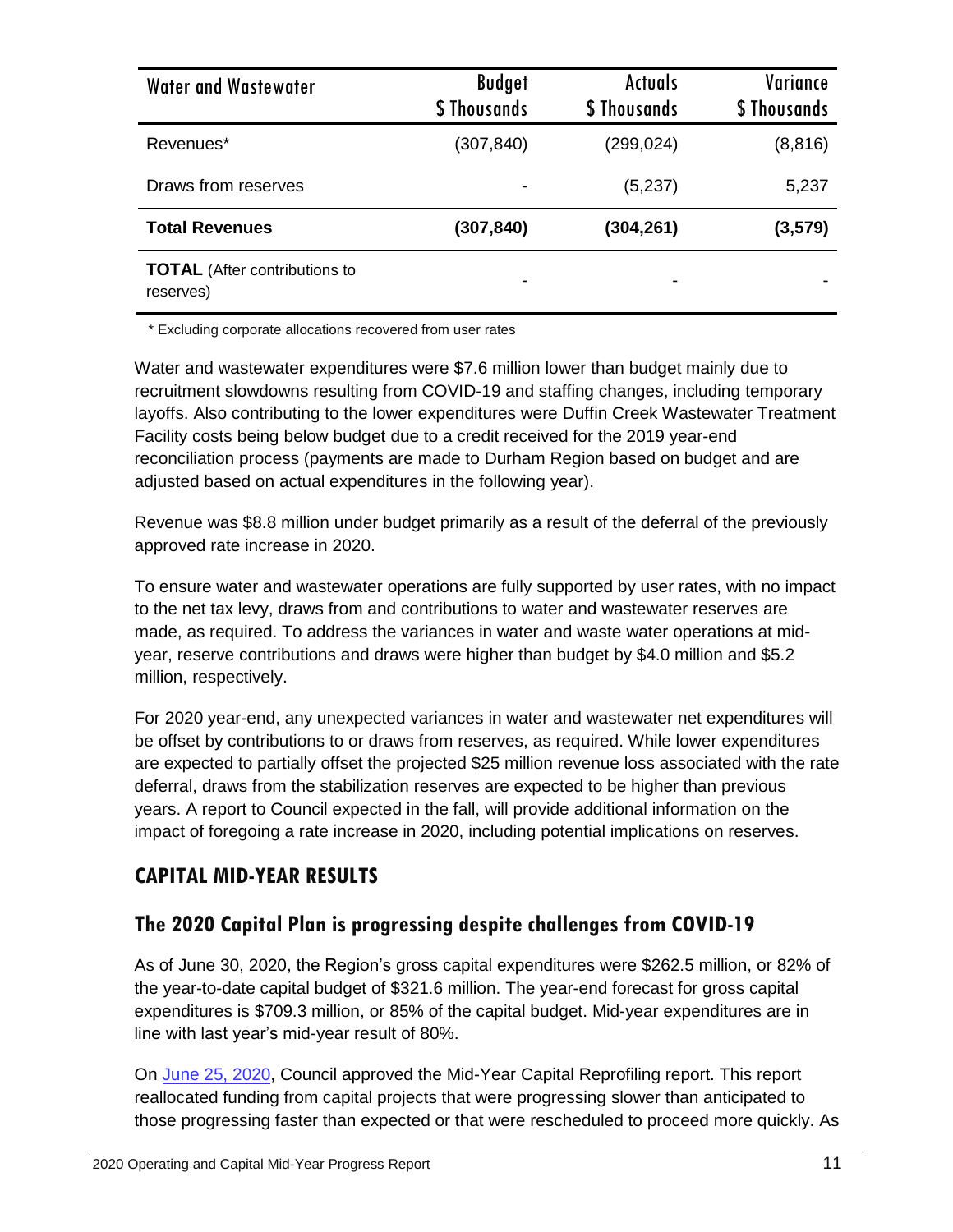part of the report, changes to Capital Spending Authority (CSA) and/or the current year capital budget for reprofiled projects were approved. Capital reprofiling helps departments maximize delivery of the capital plan.

The budget figures contained in this report reflect reallocations and adjustments approved in the Mid-Year Capital Reprofiling report in June, but do not reflect the additional capital reprofiling requests outlined later in this report.

### **As at June 30, 2020, capital expenditures were under budget by \$59.1 million, with 23% of this variance related to COVID-19**

The mid-year underspending of \$59.1 million is mainly due to project delays in Transportation Services, Environmental Services, York Region Rapid Transit Corporation (YRRTC), and Corporate Services. Table 4 summarizes year-to-date results by department. Further details of mid-year departmental results and year-end forecasts are provided in Attachment 2.

| <b>Department</b>                               | Mid-Year<br><b>Budget</b><br>\$ millions | Mid-Year<br>Variance<br>\$ millions | Expended %<br>Mid-Year | Expended %<br>Year-End<br><b>Forecast</b> | Expended %<br>Year-End<br>2019 Actual |
|-------------------------------------------------|------------------------------------------|-------------------------------------|------------------------|-------------------------------------------|---------------------------------------|
| <b>Transportation Services</b>                  | 141.6                                    | 26.0                                | 82%                    | 91%                                       | 73%                                   |
| <b>Environmental Services</b>                   | 103.5                                    | 12.6                                | 88%                    | 91%                                       | 101%                                  |
| <b>Community and Health</b><br><b>Services</b>  | 13.4                                     | 2.1                                 | 84%                    | 50%                                       | 45%                                   |
| Finance                                         | 8.1                                      | 4.8                                 | 40%                    | 52%                                       | 50%                                   |
| <b>Corporate Services</b>                       | 19.4                                     | 5.7                                 | 70%                    | 83%                                       | 82%                                   |
| <b>Court Services</b>                           | 0.02                                     | 0.02                                | 24%                    | 47%                                       | 44%                                   |
| York Region Rapid<br><b>Transit Corporation</b> | 23.1                                     | 5.9                                 | 74%                    | 93%                                       | 58%                                   |
| YorkNet                                         | 4.3                                      | 1.6                                 | 62%                    | 104%                                      | 31%                                   |
| <b>York Regional Police</b>                     | 8.2                                      | 0.3                                 | 96%                    | 56%                                       | 57%                                   |
| <b>TOTAL</b>                                    | 321.6                                    | 59.1                                | 82%                    | 85%                                       | 72%                                   |

# **Table 4 Mid-Year Results – Capital**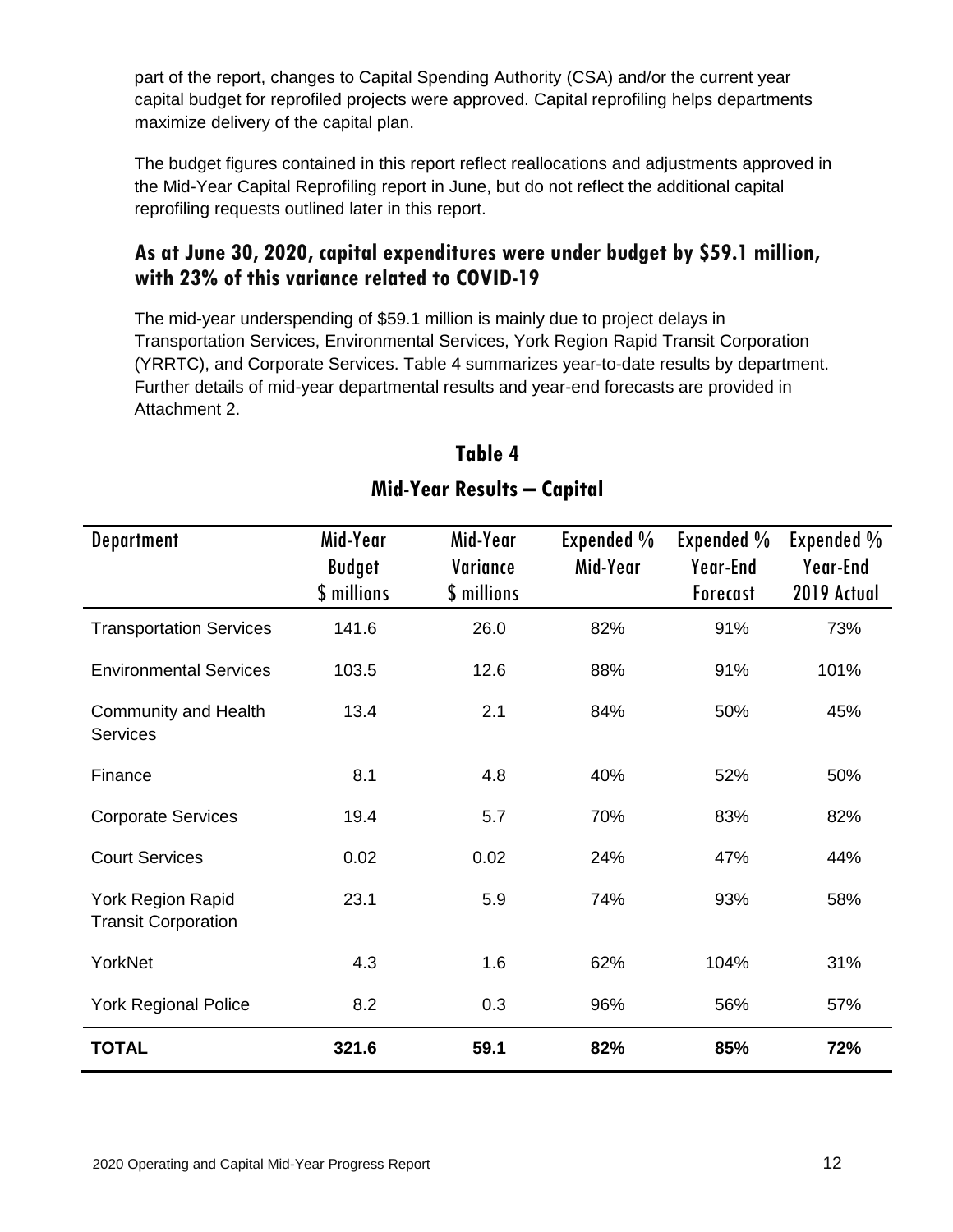Mid-year expenditures for Transportation Services reflected several projects proceeding faster than anticipated, including the asset management program. This was offset by other projects that experienced timing delays compared to the budget, mainly due to inclement spring weather, utility relocations taking longer than expected and work not progressing as quickly as expected. Property acquisition for the Southwest Satellite Yard was delayed due to negotiations proceeding slower than expected. The purchase of Conventional Buses was also behind schedule due to COVID-19.

Environmental Services' mid-year underspending was mainly due to Duffin Creek Stage 3 Solids work for the Mercury Removal project, property acquisitions for Northeast Vaughan and West Vaughan Servicing projects, and various rehabilitation projects. This was offset by the York Durham Sewage System Forcemain Twinning project progressing faster than anticipated.

York Region Rapid Transit Corporation's mid-year underspending was primarily due to delays on preliminary design and engineering for the Yonge North Subway Extension following the uploading of project delivery to Metrolinx.

Corporate Services' mid-year underspending, influenced primarily by the COVID-19 pandemic, was driven by deferred capital spending associated with a two-month construction site closure at the Region's new 17150 Yonge Street building location. Building occupancy is scheduled for August 2020.

### **Capital delivery is forecasted to be 85% of the approved 2020 capital budget**

Capital expenditures are forecasted to be \$709.3 million, or 85% of the \$837.3 million 2020 budget. The forecasted 2020 year-end expenditures are slightly lower than 2019 forecasted year-end expenditures of 89%. Actual expenditures at 2019 year-end were 72% of the budget. Given the nature of capital construction and the current COVID-19 situation, some variance between actual and budgeted expenditures can be expected.

Transportation Services is forecasting year-end underspending of \$36.2 million, or 9% of its capital plan in 2020. The variance is primarily due to a road widening project on Keele Street (Steeles Avenue to Highway 407) that has been delayed due to CN Rail delaying execution of an agreement for the grade separation and associated utility relocation at the grade separation location. Some work was delayed in 2019 due to poor weather that has increased the expenditures in 2020 to complete the work. The Conventional Bus Replacement program is projected to be under budget primarily due to the deferral of nine buses to future years as well as favourable pricing. Actual year-end expenditures on construction projects, which form the bulk of the capital plan, may change due to unexpected site conditions, unusual weather condition or COVID-related labour or supply chain issues.

Environmental Services is forecasting year-end underspending of \$18.1 million, or 9% of their 2020 budget, mainly due to Toronto's revised schedule for the Toronto Water Supply Cost Share program and delays in land negotiations for various rehabilitation projects, including the York Durham Sewage System rehabilitation program and Southeast Collector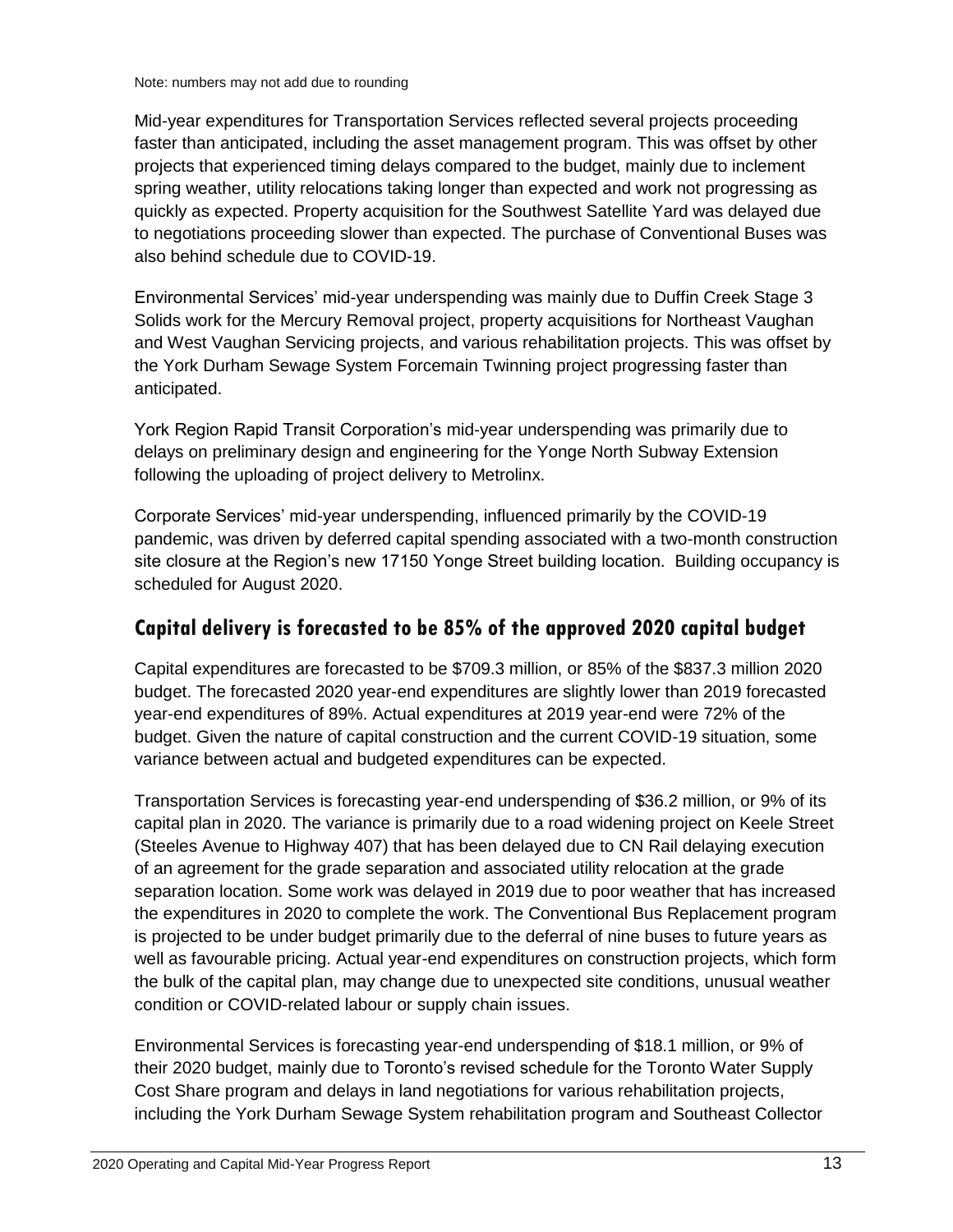Rehabilitation. This will be partially offset by the York Durham Sewage System Forcemain Twinning project, which progressed faster than anticipated. The total project cost for this project remains the same.

Community and Health Services is forecasting year-end underspending of \$32.9 million, or 50% of their 2020 budget, due in part to the impact of COVID-19. \$14.8 million of the underspending is related to Housing Services project delays to the Men's Emergency Housing Replacement, Stouffville Affordable Housing Development, Unionville Seniors Affordable Housing, and Woodbridge Redevelopment project. Delays to the Woodbridge project relate to commercial space fit-up and public art, as the affordable housing component was completed and occupied in 2019. Paramedic Services accounts for \$13.4 million of the underspending, mainly due to delays with site plan approvals, permits and tendering processes on paramedic response stations (\$9.6 million). Seniors Services and Public Health are forecasting underspending of \$2.4 million and \$2.3 million respectively, due mostly to project and procurement delays.

Finance is forecasting year-end underspending of almost \$12 million, or 48% of their 2020 budget. This is primarily due to delays in equipment refresh including, computer, cellular, printer, telephone and network (servers and storage). In addition, there were a number of delays with other corporate and departmental system projects due to staffing resources being reallocated to COVID-related work.

Corporate Services is forecasting year-end underspending of almost \$7.0 million, or 17% of their 2020 budget is primarily due to delays with construction of Mackenzie Health Elevator Pavilion project. The construction schedule for this project has been revised to coincide with completion of the Mackenzie Vaughan hospital.

York Region Rapid Transit Corporation is forecasting year-end underspending of \$3.7 million or 7% of their 2020 budget. The forecasted underspending is primarily due to Yonge Subway Extension preliminary design and engineering (\$2.3 million under budget due to delays related to uploading project delivery to Metrolinx) and Rapid Transit Initiatives (\$2.2 million under budget due to delays on park and ride facilities and transit-oriented development studies). Cornell Terminal and SmartCentres VMC Terminal are forecast to be overspent by a combined \$0.8 million at year-end.

YorkNet is forecasting year-end overspending of \$0.46 million, or 4% over their 2020 capital budget. The overspending is due to the Connect to Innovate project progressing faster than anticipated, and resulting in an earlier completion date. To accommodate the accelerated timeline, YorkNet is requesting moving forward capital budget and CSA from 2021 to 2020. This is included in the Fall Capital Reprofiling section of this report.

York Regional Police is forecasting underspending of their capital plan by \$18.6 million, or 44% of the 2020 budget. The forecasted underspending is due to delays with construction tender for the #1 District Multi-Function Facility (\$12.6 million) and various smaller project delays on modernization of equipment and software installations, mainly due to delays in vendors' installation schedules related to districts/headquarters closures because of COVID-19.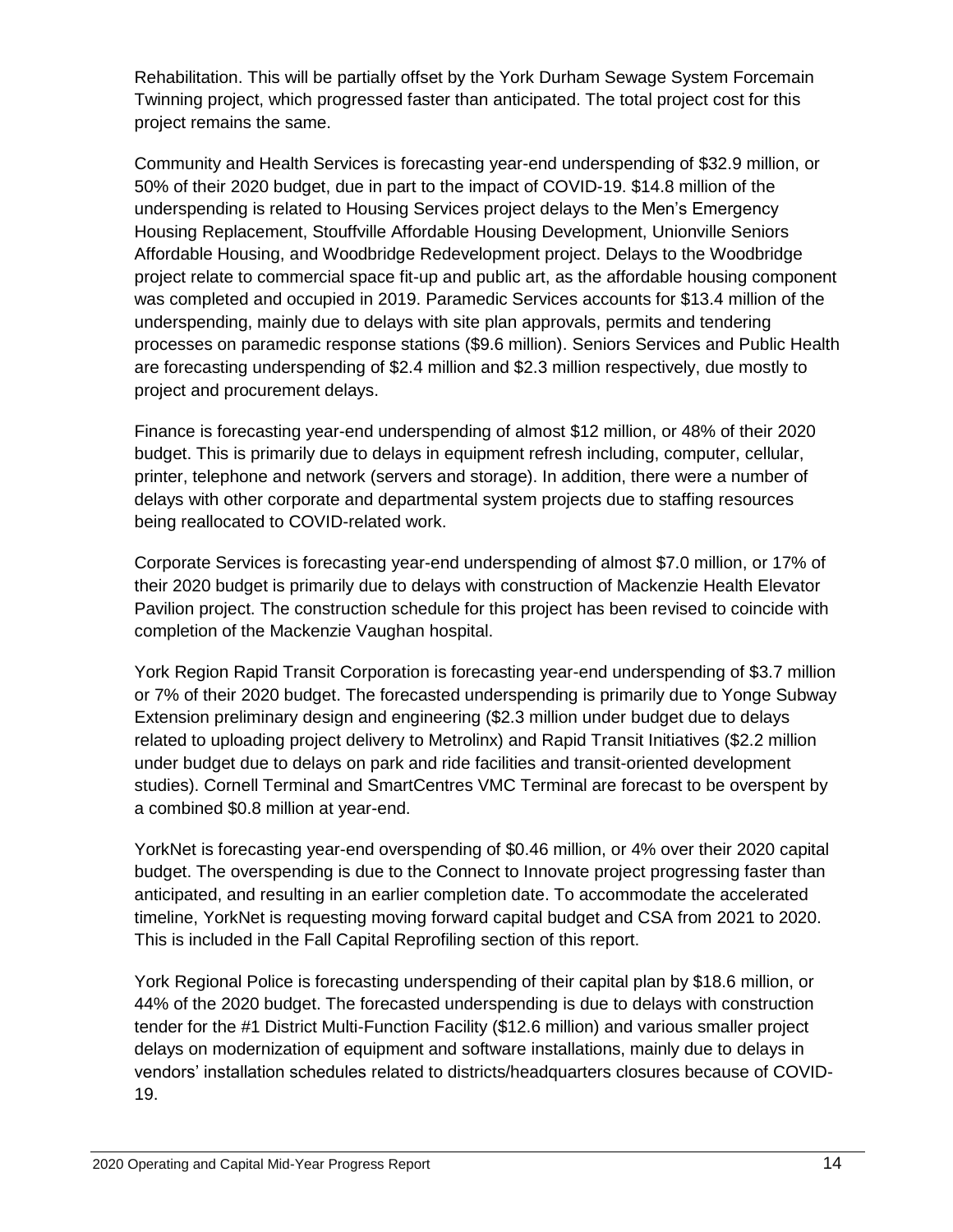### **FALL CAPITAL REPROFILING**

#### **Council approval is required for CSA debt authority changes under reallocations within a program group in Attachment 3**

Attachment 3 provides details on the projects in Category 1, where the reallocation will result in a change to the project's 2020 CSA debt requirements. In total, the Category 1 program group reallocations would result in no net change in the 2020 budget or 2020 CSA.

#### **Council approval is required for reallocations in Attachment 4, including an increase of \$0.9 million to 2020 CSA debt**

Attachment 4 provides details on the proposed reallocations in Category 2, where expenditures, funding or CSA is being reallocated outside of a program group. Both the expenditure requests (including changes to CSA) and associated changes in funding sources require Council approval as they fall outside of the authority provided under the budget approval.

The reallocations in Attachment 4 result in no change to 2020 expenditures and 2020 Capital Spending Authority, and an increase of \$0.9 million in 2020 CSA debt.

### **Council approval is required for projects noted in Attachment 5, to increase 2020 Capital Budget and CSA by \$1.6 million and \$0.8 million, respectively**

In select cases, an increase to the budget or Capital Spending Authority may be requested where no offset is available within the capital budget. These Category 3 requests are outlined in Attachment 5, and are considered on an individual basis. They are reviewed in relation to the Region's fiscal strategy, particularly the impact on debt and reserve levels.

As mentioned earlier in this report, YorkNet is requesting an additional \$0.75 million in 2020 capital expenditures due to accelerated timelines for the Connect to Innovate project which will allow for earlier project completion. YorkNet is requesting moving the \$0.75 million for both annual budget and CSA from 2021 to 2020. Total multi-year CSA would be unchanged.

Due to delays on the Cornell and SmartCentres VMC Terminals in 2019, York Region Rapid Transit Corporation is requesting an additional \$0.8 million for the Bus Rapid Transit Facilities and Terminals project in its 2020 budget and CSA to reach substantial completion. The total cost of each project is unchanged.

# **5. Financial**

As of June 30, 2020, total net expenditures for Regional operations were \$582.3 million, or 98% of the year-to-date budget. Departmental year-end projections indicate that total net expenditures will be \$1,208.8 million or 102% of budget, representing a deficit of \$20.3 million, including the impact of COVID-19. The recently announced federal and provincial funding commitments of \$49 million for the first round of the Safe Restart Agreement, the \$14.2 million to support a safe restart of child care services, and any funding for one-time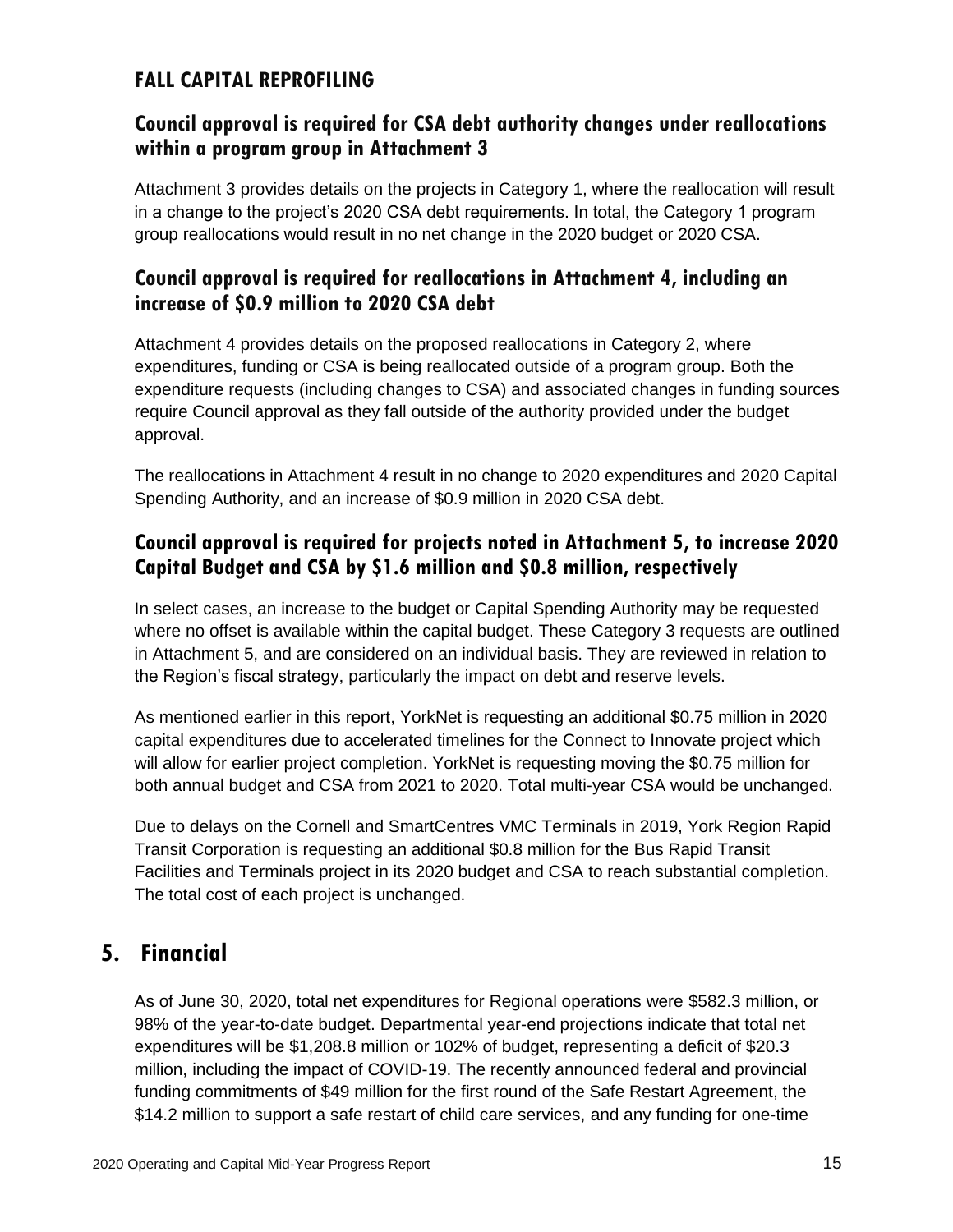extraordinary COVID-related public health expenditures would be used to help address the projected year-end deficit and COVID-19 impacts. If there is a remaining deficit after applying funding available through the Safe Restart Agreement, use of the Tax Stabilization and/or Fiscal Stabilization Reserves or other reserves may be considered and brought forward to Council for approval.

As of June 30, 2020, gross capital expenditures were \$262.5 million, or 82% of the year-todate capital budget. The departmental year-end forecast for gross capital expenditures is \$709.3 million, or 85% of the 2020 capital budget of \$837.3 million.

Reprofiling and reallocation of the 2020 capital budget as outlined in Attachments 3 and 4 will not result in a change to 2020 budgeted capital expenditures or CSA, but will result in an increase of \$0.9 million in 2020 CSA debt. The changes outlined in Attachment 5 will result in an increase in 2020 capital budget by \$1.6 million and an increase in CSA by \$0.8 million.

Department staff will continue to work with Finance staff to monitor expenditures and risks to ensure that overall expenditures are managed within approved levels.

# **6. Local Impact**

There is no direct local municipal impact associated with this report. The Region's budget funds essential services and capital infrastructure for residents and businesses in all local municipalities in the Region. The reprofiling changes outlined in this report help ensure that infrastructure delivery is maximized within the approved expenditures throughout the Region.

# **7. Conclusion**

The Region will continue to monitor the financial impacts of the COVID-19 pandemic and the expected impact the budget. The federal-provincial Safe Restart funding would be used to help offset the pressures. Depending on the magnitude of the year-end deficit, use of the Tax Stabilization and/or Fiscal Stabilization Reserves or other reserves may be considered and brought forward to Council for approval. Continued financial impacts related to COVID-19 are expected in 2021, and will be addressed in the Region's 2021 budget.

Reallocations between capital projects are an established practice. As the budget year progresses, the intent is to reallocate funding from projects that are progressing slower than anticipated, or where cost savings have been realized, to projects that are progressing faster than planned or experiencing cost pressures, thereby maximizing delivery of the capital plan.

Summaries of the 2020 operating and capital financial results and capital project reallocations have been appended to this report.